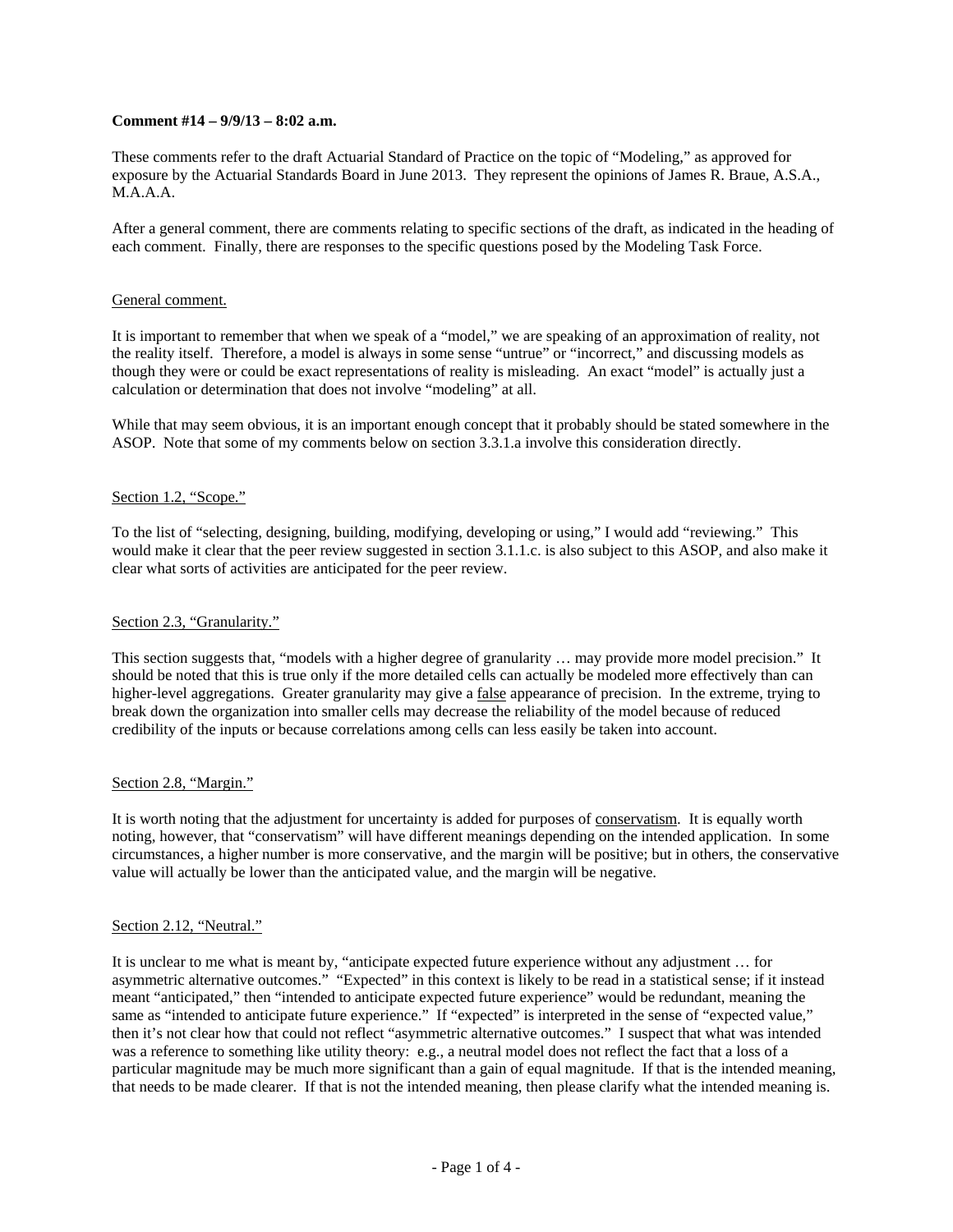## Section 2.14, "Parameter."

The examples of parameters include "expected values." Does this mean expected value in the statistical sense, or does it mean "anticipated values"?

## Section 2.17, "Realization."

This section says that a "realization," as here defined, is also sometimes referred to as a scenario. This may be confusing. In common usage, a scenario more typically denotes a set of inputs; the realization is the "result for this scenario."

## Section 2.18, "Reproducible."

This perhaps could be expanded to note that when the model includes pseudo-random inputs, realizations must be identical only when the "seed" for such inputs is the same, not just the parameters of the random distribution (mean, standard deviation, etc.).

## Section 3.1.1, "Model Reliance and Financial Importance."

The first paragraph of this section refers to, "when … the model has a material financial effect." More properly, the sentence should say, "when … the decisions that will be based on the model are likely to have a material financial effect." This makes the important point that the importance of the model is related directly to the types of decisions that ultimately will be made based on the output of the model. The model itself does not have any financial effect, other than the cost of running it.

There is a similar problem in the second paragraph, when it refers to "situations where the results … do not have material financial effect." Again, it is not the results that will have a material financial effect; it is decisions made using those results that could have an effect.

#### Section 3.2.5, "Model Structure."

The distinction between items "b" and "c" is unclear. Doesn't the requirement of a particular level of granularity dictate what grouping can be done; and likewise, if it is determined that grouping will produce reasonable results, doesn't that establish the appropriate degree of granularity?

#### Section 3.3.1.a, "Model Integrity."

What is intended to be the distinction between items 1 and 3? What are the "actual data" in item 1, if not historical data as referred to in item 3? How, in item 3, are the results to be tested against historical data, if not by a "reconciliation" as in item 1? Some clarification appears necessary.

Item 4 speaks of "reasonable and appropriate steps to … eliminate" model risk. "Model risk" is defined in section 2.11 as, "The risk of adverse consequences to output and decisions as a result of a flawed model, inappropriate inputs, or misapplication of the model." It may not always be clear as to whether a model is actually flawed, because, as noted previously, a model is always an approximation of reality, and will always differ from reality. There is also a potential for adverse consequences from that unavoidable divergence of the model from reality, but that does not seem to be addressed in this item in that it deals only with "model risk." The risk arising from the inherently approximate nature of models can never be wholly eliminated, but it can be mitigated through a careful communication of the limitations of the model, an illustration of the sensitivity of the model to small changes in assumptions, and the presentation of other information that can help decision-makers understand how effectively the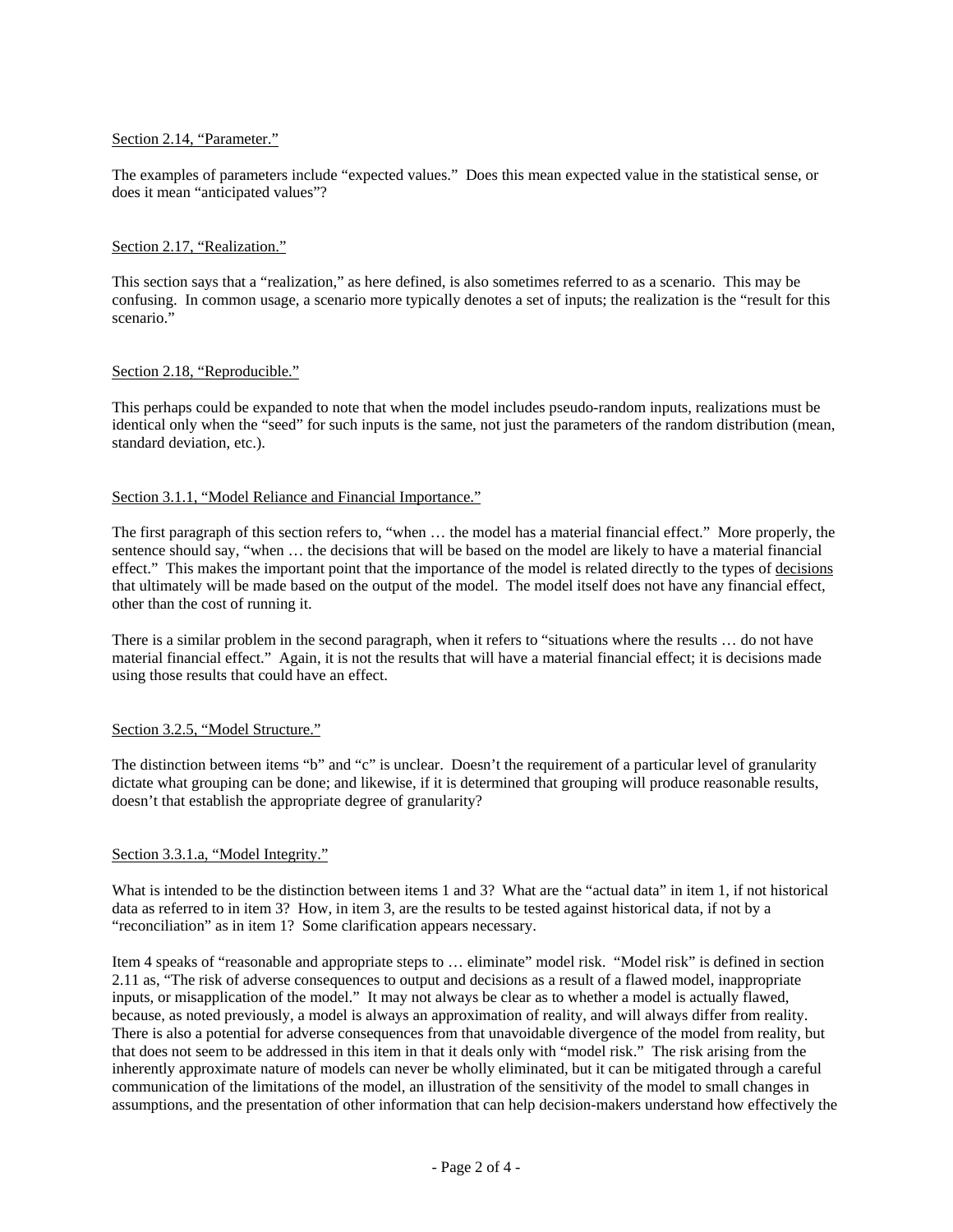model mimics reality. This is addressed to some extent in section 3.4.1b, but probably should be addressed more fully here or in another item within section 3.3.1.a.

## Section 3.3.1.b, "Analyzing the Output."

It is not clear what sorts of activities are encompassed within item 1, "performing analytical tests on model results to assess the reasonableness of the projection." The example given is, "testing for the appropriate application of assumptions," but that sounds more like a check on whether the model has been implemented properly; it is not clear how that will test the "reasonableness" of the output. Either that example should be expanded to clarify what is meant, or additional examples should be offered as further clarification.

## Section 3.3.1.c, "Peer Review."

As noted in my comments on section 1.2, there should be further guidance as to what is intended as peer review, particularly that the review should involve performing some or all of the activities described in sections 3.3.1.a and 3.3.1.b, and that those activities are likewise subject to this ASOP.

## Responses to questions posed by the Modeling Task Force.

## *1. Does the proposed standard provide sufficient guidance to actuaries working with models?*

Because of the very broad scope of the standard, the guidance is of necessity limited, since it must apply to many different types of models that will be used for many different purposes. However, even within that context, some additional guidance would be appropriate, as indicated in my comments on specific sections of the draft.

### *2. Is the proposed standard sufficiently flexible to allow for new developments?*

I believe the proposed standard is sufficiently flexible. As noted in my response to question #1, I think the guidance provided is for the most part very general, and thus should have very wide applicability.

# *3. The draft ASOP starts with a wide scope, but allows the actuary to use professional judgment to identify those instances (such as those involving minimal reliance by the user, or resulting in a non-material financial effect) where some guidance described in this ASOP is not appropriate or practical. Is this clear and appropriate?*

That is clear and definitely appropriate. Models are used for such a variety of purposes that there must be some "safe harbor" to prevent the requirements for documentation and disclosure from becoming impractically onerous.

## *4. In those instances where some guidance described in this ASOP is not appropriate or practical and the deviations from guidance are "not material," the actuary does not need to disclose those deviations. Is this clear and appropriate?*

Again, there must be a form of "safe harbor" established, lest the burden of documenting and disclosing exceed the value of the model. I think it is important, though, to stress the caveat stated in section 3.1.3, "Responsibility of the Actuary": "If, in the actuary's professional judgment, circumstances are such that applying some or all of the guidance in this ASOP is not appropriate, the actuary should be prepared to identify such circumstances and justify limiting the full application of the guidance in this ASOP." [Emphasis added.] Even when disclosure is not required up-front, the actuary must be prepared to justify both the deviation from the guidance and the nondisclosure of that deviation.